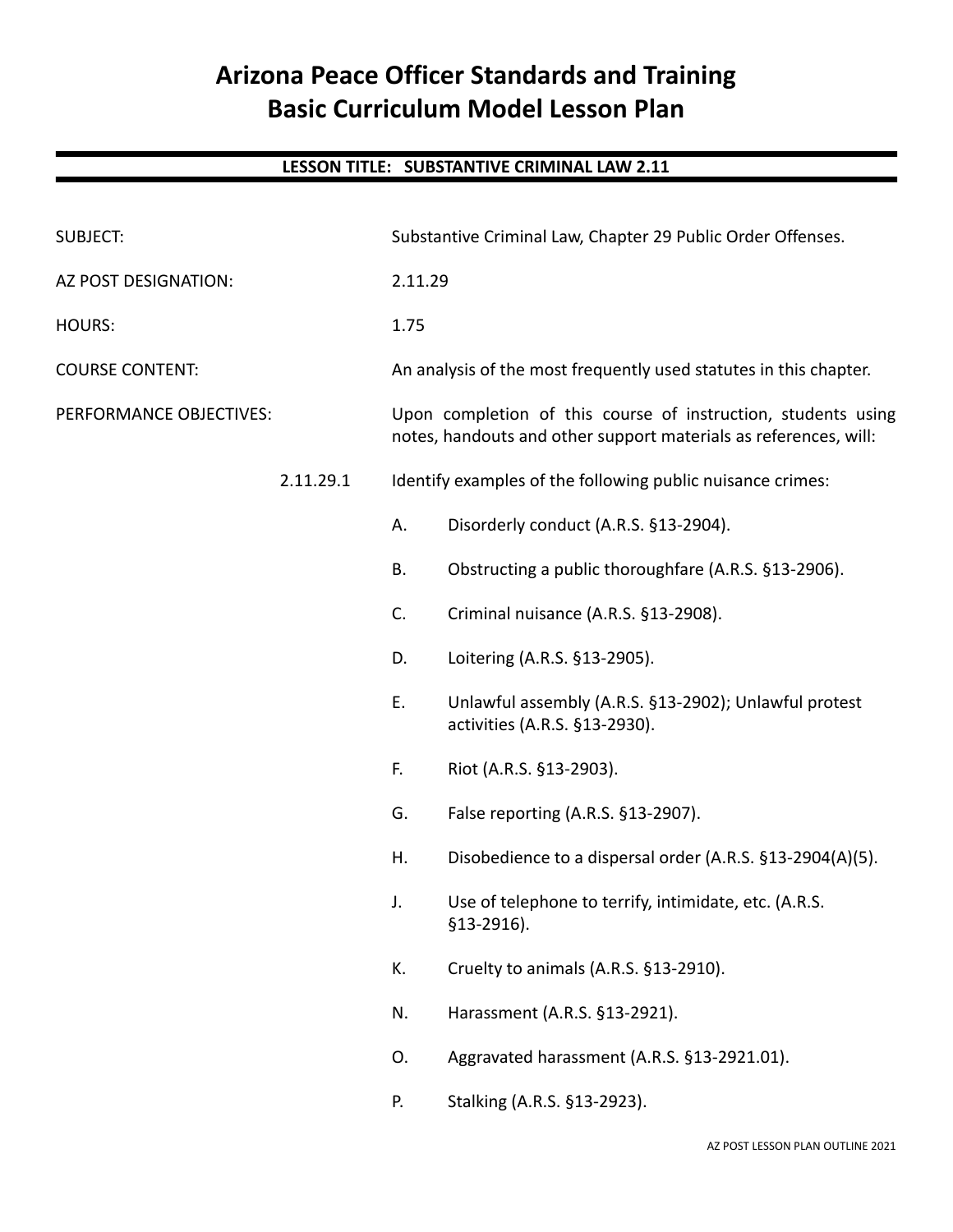| DATE FIRST PREPARED:             | November 2000                                            |                     |  |
|----------------------------------|----------------------------------------------------------|---------------------|--|
| PREPARED BY:                     | <b>SME Committee</b>                                     |                     |  |
| <b>REVIEWED - REVISED:</b>       | <b>SME Committee</b>                                     | DATE: May 2002      |  |
| <b>REVIEWED - REVISED:</b>       | AZ POST (Word)                                           | DATE: June 2003     |  |
| <b>REVIEWED - REVISED:</b>       | Sgt. George Sloane, TPD                                  | DATE: January 2004  |  |
| <b>REVIEWED - REVISED:</b>       | <b>SME Committee</b>                                     | DATE: May 2006      |  |
| <b>REVIEWED - REVISED:</b>       | SME Committee (hours changed)                            | DATE: October 2006  |  |
| <b>REVIEWED - REVISED:</b>       | <b>SME Committee</b>                                     | DATE: February 2009 |  |
| <b>REVIEWED - REVISED:</b>       | <b>SME Committee</b>                                     | DATE: June 2010     |  |
| <b>REVIEWED - REVISED:</b>       | <b>SME Committee</b>                                     | DATE: October 2012  |  |
| <b>REVIEWED - REVISED:</b>       | <b>SME Committee</b>                                     | DATE: June 2014     |  |
| <b>REVIEWED - REVISED:</b>       | <b>SME Committee</b>                                     | DATE:November 2015  |  |
| <b>REVIEWED - REVISED:</b>       | <b>SME Committee</b>                                     | DATE:December 2016  |  |
| <b>REVIEWED - REVISED:</b>       | <b>SME Committee</b>                                     | DATE: August 2019   |  |
| <b>REVIEWED - REVISED:</b>       | <b>SME Committee</b>                                     | DATE: April 2021    |  |
| <b>REVIEWED - REVISED:</b>       | AZPOST (DocX)                                            | DATE:September2021  |  |
| AZ POST - APPROVAL:              | <b>Steve Enteman</b>                                     | DATE: August 2019   |  |
| AZ POST - APPROVAL:              | Mandy Faust                                              | DATE: April 2021    |  |
| AZ POST - APPROVAL:              | Lori Wait                                                | DATE: October 2021  |  |
| <b>INSTRUCTOR REFERENCES:</b>    | A.R.S. Title 13                                          |                     |  |
| <b>CLASS LEVEL:</b>              | Student                                                  |                     |  |
| <b>TRAINING AIDS:</b>            | http://www.azleg.gov/ArizonaRevisedStatutes.asp          |                     |  |
| <b>INSTRUCTIONAL STRATEGY:</b>   | Interactive lecture.                                     |                     |  |
| <b>SUCCESS CRITERIA:</b>         | 70% or higher on a written, multiple-choice examination. |                     |  |
| DATE RELEASED TO THE SHARE FILE: | May 28, 2022                                             |                     |  |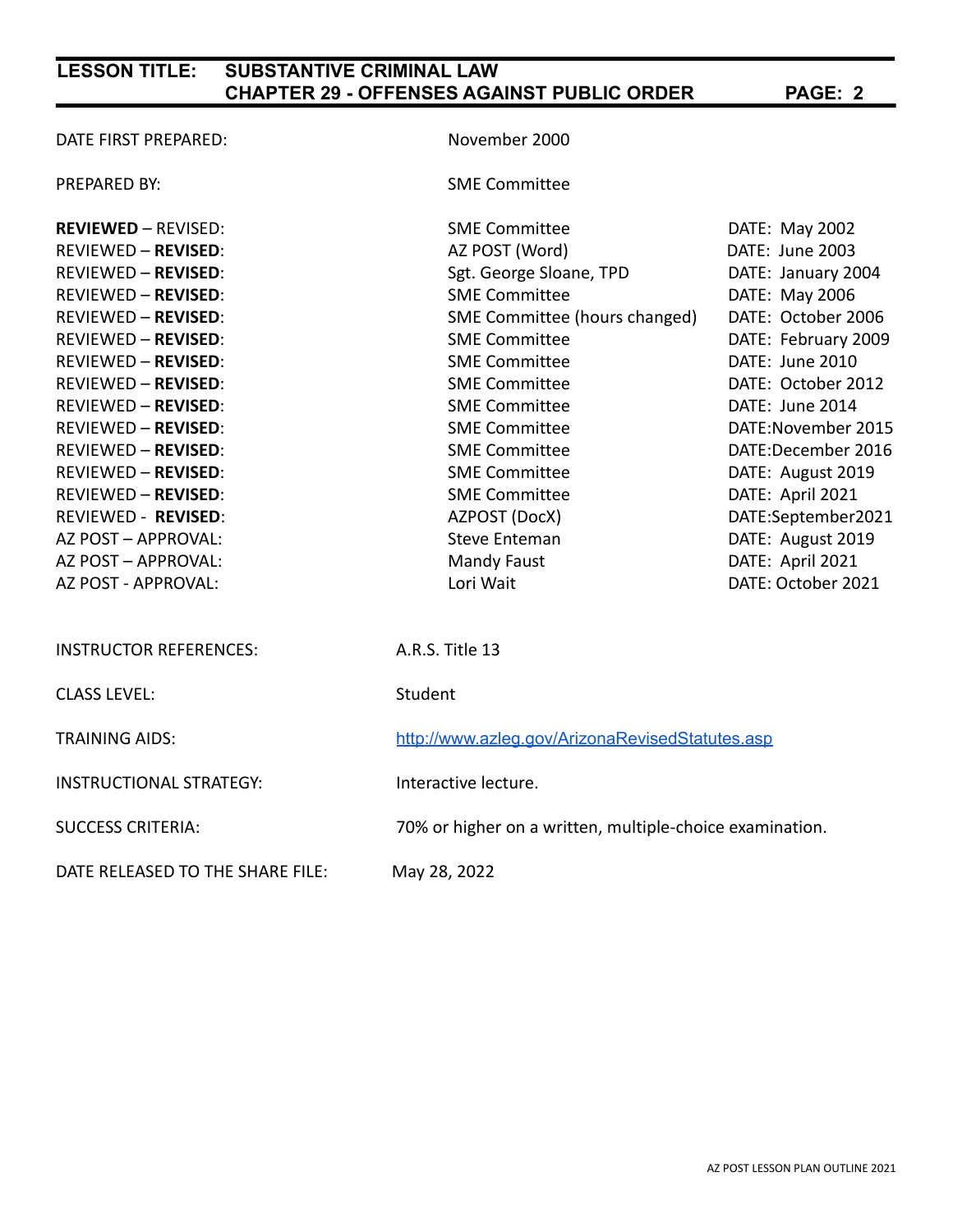#### **I. INTRODUCTION**

- A. Instructor (self) introduction. *INSTRUCTOR NOTE: Use if taught as a "stand alone" lesson plan*
- B. Preview of performance objectives.

#### **II. 13-2902 – UNLAWFUL ASSEMBLY P.O. 2.11.29.1E**

- A. A person commits an unlawful assembly by:
	- 1. Assembling with two (2) or more other persons with the intent to engage in conduct constituting a riot as defined in A.R.S. §13-2903; or
	- 2. Being present at an assembly of two (2) or more other persons who are engaged in or who have the readily-apparent intent to engage in conduct con-stituting a riot and knowingly remaining there and refusing to obey an official order to disperse.
- B. This is a misdemeanor.

### **III. 13-2903 – RIOT P.O. 2.11.29.1F**

- A. A person commits a riot if, with two (2) or more other persons acting together, such person recklessly uses force or violence (or threatens to use force or violence) if such threat is accompanied by immediate power of execution, which disturbs the public peace.
- B. This is a felony.

### **IV. 13-2904 – DISORDERLY CONDUCT P.O. 2.11.29.1A**

- A. A person commits disorderly conduct if, with intent to disturb the peace or quiet of a neighborhood, family or person, or with knowledge of doing so, such person:
	- 1. Engages in fighting or violent or seriously disruptive behavior; or
	- 2. Makes an unreasonable noise; or
	- 3. Uses abusive or offensive language or gestures to any person present in a manner likely to provoke immediate physical retaliation by such person; or
	- 4. Makes any protracted commotion, utterance or display with the intent to prevent the transaction of the business of a lawful meeting, gathering or procession; or
	- 5. Refuses to obey a lawful order to disperse issued to maintain public safety in dangerous proximity to a fire, hazard or other emergency; or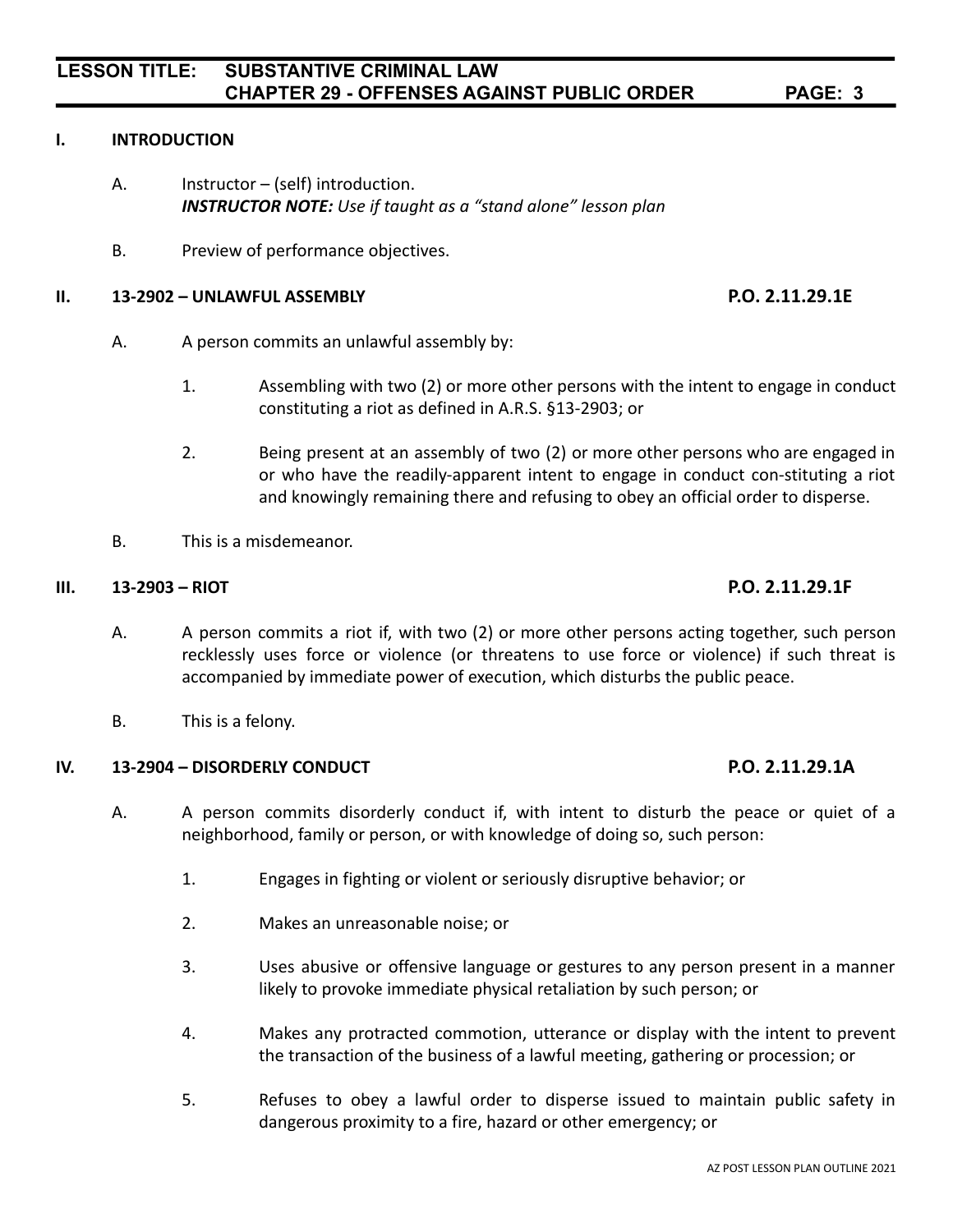- 6. Recklessly handles, displays or discharges a deadly weapon or dangerous instrument.
- B. Violation of A. 1-5. is a misdemeanor, violation of A. 6. is a felony.
- C. By reading this statute, you can well see why they call it the "catch-all" statute.
	- 1. Many officers operated with the philosophy that if you cannot figure out what to arrest someone for, just look in this statute and he/she has probably violated at least one (1) of the subsections.
	- 2. However, there is a real problem with this apparent ease of application overuse and misuse.
	- 3. As with any other statute, you must be able to show the elements in your report and you should refrain from utilizing disorderly conduct as the "catch-all."
	- 4. Many very good statutes and ordinances have been lost to us because of officer misuse.
	- 5. As with any other statute, you have to have the elements and probable cause before you can be arrested for a violation of this crime.
	- 6. When enforcing Disorderly Conduct, officers must be aware of an individual's 1st Amendment rights. The enforcement of this statute often has 1st Amendment implications that may authorize conduct that might otherwise meet the elements of this statute.
- D. Note that in order to use this statute we must be able to show that the suspect committed an act "with intent to disturb the peace or quiet of a neighborhood, family or person, or with knowledge of doing so." *INSTRUCTOR NOTE: Prosise v. Kottke, June 2020. Disorderly conduct is sometimes used as a catch all especially under the seriously disruptive behavior prong,* however; you must be able to prove each element and if you list a victim, you must be able to *prove they were disturbed.*
	- 1. This element must be articulated in your report before you are arrested for this offense.
	- 2. The good thing is that it is usually very easy to show:
		- a. Do neighbors look out their windows or actually come outside to see what is going on?
		- b. Does a person tell you that the suspect was loud or that he/she was disturbing them?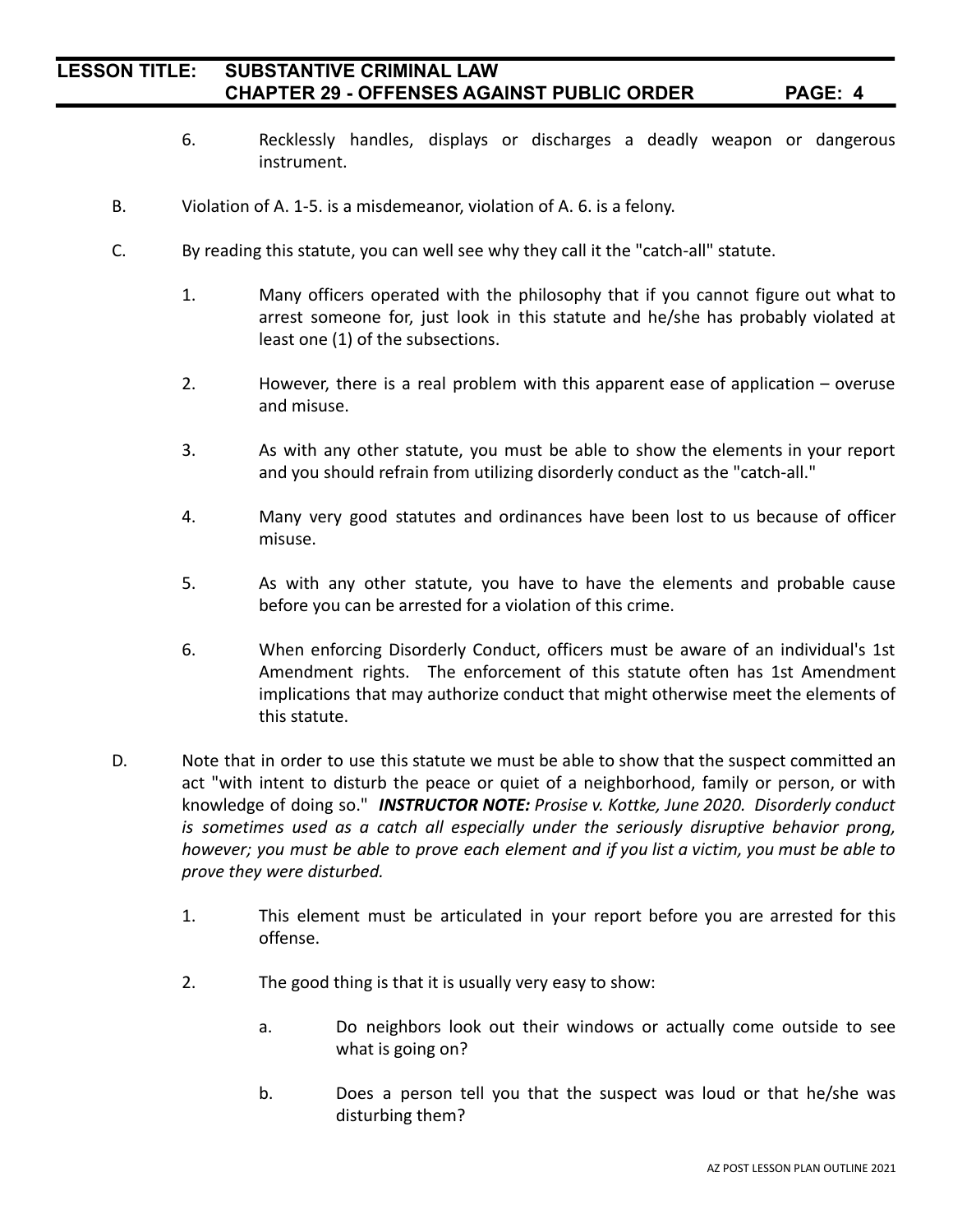- c. Also keep in mind that if a person is not "at peace" already, their peace cannot be "disturbed."
- E. Courts have consistently held that the person being disturbed by the commotion or noise cannot be the investigating officer.
	- 1. Arrests of this sort are usually "contempt of cop" arrests.
	- 2. However, the off-duty officer who is out with the family can be the victim just as anyone.
- F. Keep in mind that A. 6. is found under Disorderly Conduct and is not, under the circumstances described, considered a weapons violation as it sounds like it might be.

#### **V. 13-2905 – LOITERING P.O. 2.11.29.1D**

- A. A person commits this offense if such person intentionally:
	- 1. Is present in a public place and in an offensive manner or in a manner likely to disturb the public peace, solicits another person to engage in any sexual offense. *INSTRUCTOR NOTE: Discuss how Baldwin v. State of Arizona changed the statute. Simply loitering for the purpose of soliciting money is not illegal. May have aggressive solicitation under ARS or city/town codes.*
		- a. Specific prostitution offenses are described in Title 13, Chapter 32.
		- b. This could be used where we have a person soliciting others to commit sexual acts with him/her.
	- 2. Is present in a transportation facility and after a reasonable request to cease or unless specifically authorized to do so, solicits or engages in any business, trade or commercial transaction involving the sale of merchandise or services.
		- a. This would cover the person who decides to go to the Greyhound depot and peddle his/ her wares.
		- b. This person must be given a reasonable request to cease his/her activity and then agree not to come back.
	- 3. Is present in a public place, unless specifically authorized by law, to gamble with any cards, dice or similar gambling devices.
	- 4. Is present in or about a school, college or university building or grounds after a reasonable request to leave and:
		- a. S/he does not have any reason for being there; or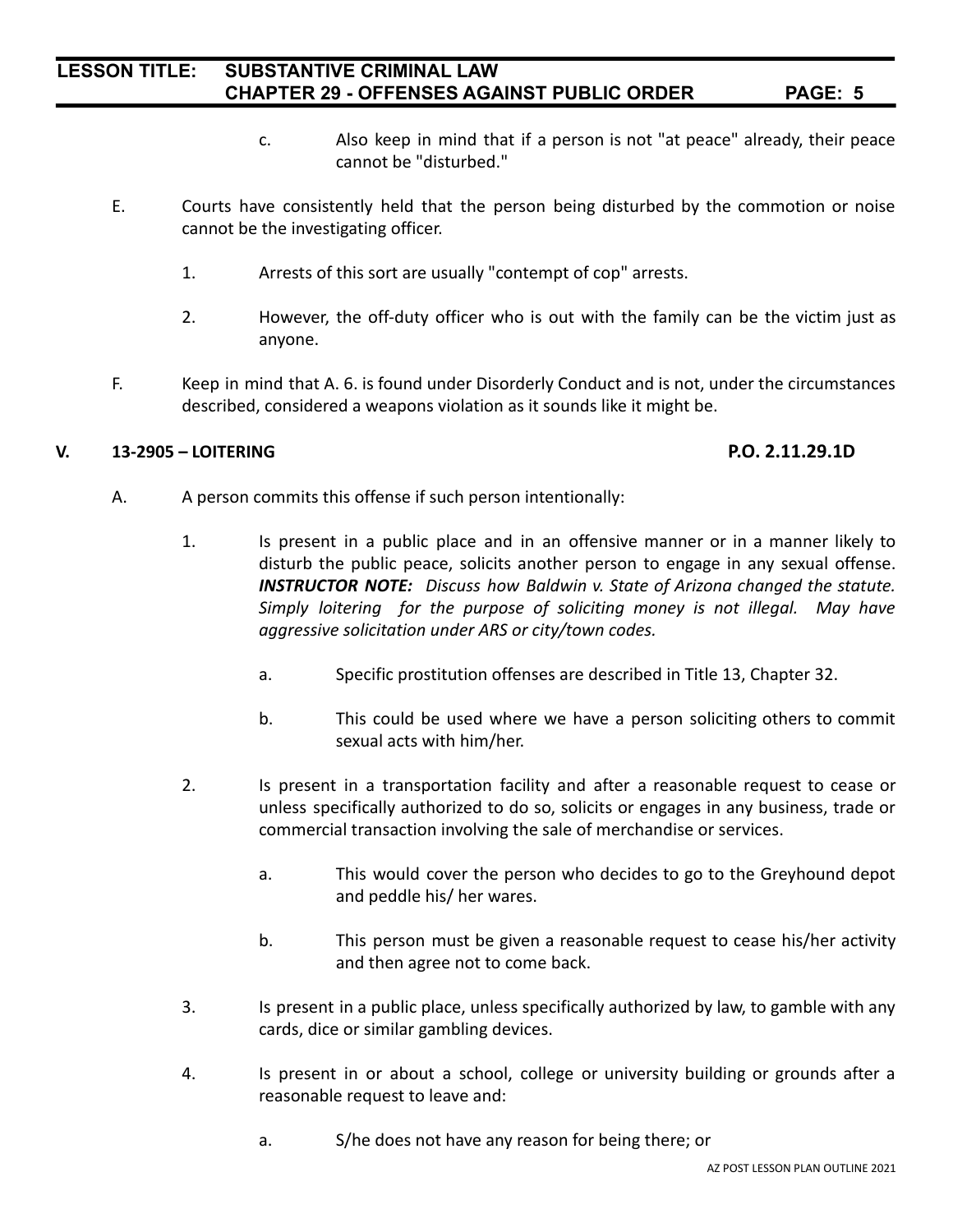- b. S/he has no relationship involving custody of, or responsibility for, a pupil or student; or
- c. S/he has no other legitimate reason for being there; or
- d. S/he has no written permission to be there from anyone authorized to grant permission.
- e. Except as provided in section 13-3969, subsection A, solicits bail bond business inside a court building or immediately around or near the entrance of a county or city jail. For the purposes of this paragraph, "solicit" includes handing out business cards or any printed material or displaying any electronic devices related to bail bonds, verbally asking a person if the person needs a bail bond and recruiting another person to solicit bail bond business.
- B. Loitering is always considered a misdemeanor.

### **VI. 13-2906 – OBSTRUCTING A HIGHWAY OR OTHER PUBLIC THOROUGHFARE P.O. 2.11.29.1B**

- A. A person commits this offense if, the person alone or with other persons does either of the following:
	- 1. Having no legal privilege to do so, recklessly interferes with the passage of any highway or public thoroughfare by creating an unreasonable inconvenience or hazard.
	- 2. Intentionally activates a pedestrian signal on a highway or public thoroughfare if the person's reason for activating the signal is not to cross the highway or public thoroughfare, but to do both of the following: *INSTRUCTOR NOTE: Discuss the Phoenix case. Check with your agency to see if policy allows for the enforcement of this section or statute.*
		- a. Stop the passage of traffic on the highway or public thoroughfare.
		- b. Solicit a driver for a donation or business.
- B. Examples of this would be strikers blocking a street, side-walk or driveway or a homeowner blocking a sidewalk with stones, etc.
- C. This is a misdemeanor.

#### **VII. 13-2907 – FALSE REPORTING P.O. 2.11.29.1G**

A. A person commits false reporting by initiating or circulating a report of a bombing, fire, offense AZ POST LESSON PLAN OUTLINE 2021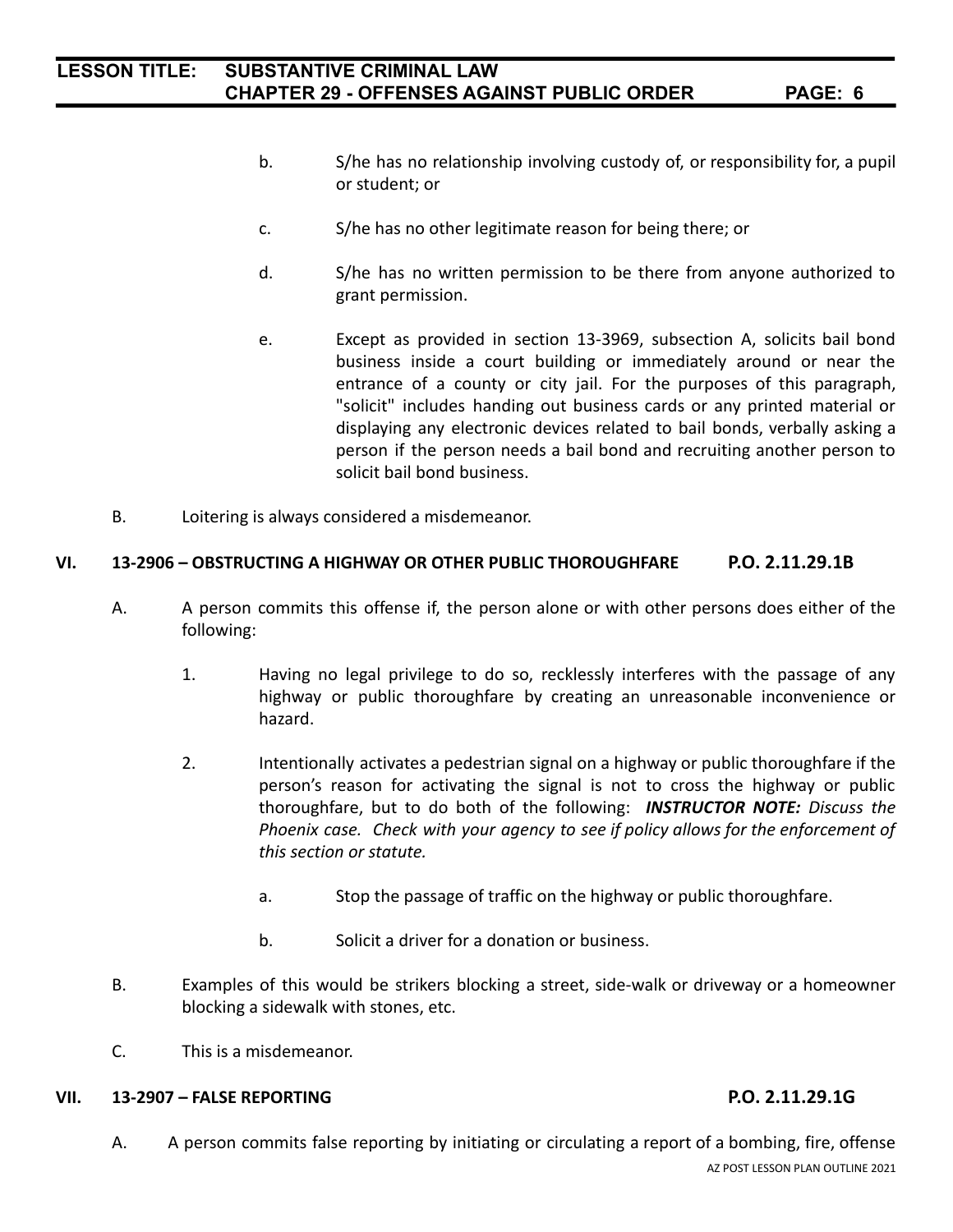or other emergency knowing that the report is false and intending:

- 1. That it will cause action of any sort by an official or volunteer agency organized to deal with emergen-cies; or
- 2. That it will place a person in fear of imminent serious physical injury; or
- 3. That it will prevent or interrupt the occupation of any building, room, place of assembly, public place or means of transportation.
- B. This statute is aimed directly at persons who make bomb threats or false alarms.
- C. Note, however, that this will also cover the person who becomes intoxicated and forgets where he/she parked his/ her car and knowingly makes a false theft report to the police hoping they will help find his/her missing car.
- D. False reporting is a misdemeanor, except that a second or subsequent violation is a felony.

### **VIII. 13-2907.01 – FALSE REPORTING TO A LAW ENFORCEMENT AGENCY**

- A. It is unlawful for a person to knowingly make to a law enforcement agency (of either this state or a political subdivision of this state) a false, fraudulent or unfounded report or statement or to knowingly misrepresent a fact for the purpose of interfering with the orderly operation of a law enforcement agency or misleading a police officer.
- B. This statute makes it unlawful for a person to give a police officer false information.
- C. However, courts have consistently held that in order for this statute to apply, the officer must be conducting a bona fide investigation and that the false information could have misled the officer in the performance of his/her duties.
- D. For example, this would not apply if the officer just decides to make a contact and talk to a person in a park, who is doing nothing illegal, and the person gives the officer a false name.
- E. However, if the person in the park was violating a park regulation and the officer contacted him/her to enforce the statute and then the person gave the officer a false name, then there would be a violation of A.R.S. §13-2907.01.
- F. This is a misdemeanor.

#### **IX. 13-2907.02 – FALSE REPORTING OF CHILD ABUSE OR NEGLECT**

A. A person who knowingly and intentionally makes a false report of child abuse or neglect knowing that the report is false or a person who coerces another person to make a false report of child abuse or neglect knowing the report is false is guilty of a misdemeanor.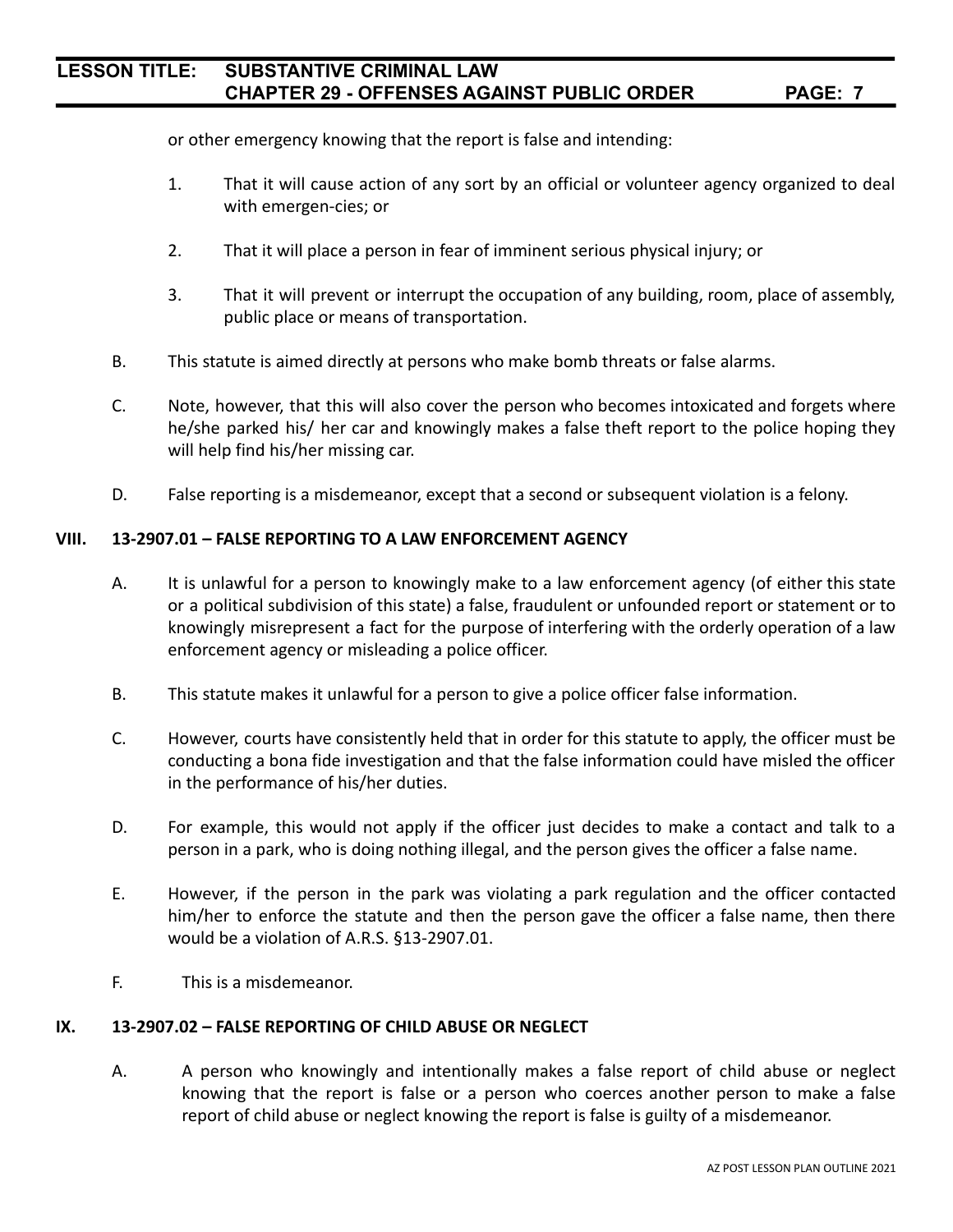### **X. 13-2907.03 – FALSE REPORTING OF SEXUAL ASSAULT INVOLVING A SPOUSE**

A. A person who intentionally makes a false report of sexual assault involving a spouse knowing the report is false or a person who coerces another person to make a false report of sexual assault involving a spouse knowing the report is false is guilty of a misdemeanor.

#### **XI. 13-2907.04 – FALSE REPORTING OF VULNERABLE ADULT ABUSE**

A. A person who intentionally makes a false report of vulnerable adult abuse or neglect to a law enforcement agency or to another person who is required by law to report the information to a law enforcement agency is guilty of a misdemeanor.

#### **XII. 13-2908 – CRIMINAL NUISANCE P.O. 2.11.29.1C**

- A. A person commits criminal nuisance.
	- 1. If, by conduct either unlawful in itself or unreason-able under the circumstances, such person reck-lessly creates or maintains a condition which endangers the safety or health of others.
	- 2. By knowingly conducting or maintaining any premise, place or resort where persons gather for the purposes of engaging in unlawful conduct.
- B. The offense of "nuisance" in some phrases at least, resembles disorderly conduct in its requirement that the proscribed conduct annoy, alarm or inconvenience the public. Generally speaking, however, disorderly conduct relates to a specific act(s) of brief duration while nuisance involves the creation or maintenance of a continuing condition.
- C. This is a misdemeanor.

#### **XIII. 13-2910 – CRUELTY TO ANIMALS – §13-2910 (13-2910.01 THROUGH 13-2910.06)**

#### **P.O. 2.11.29.1K**

- A. A person commits cruelty to animals if such person does any of the following: *INSTRUCTOR NOTE: It is a misdemeanor to interfere with a service animal or to discriminate in public places against individuals with disabilities who use service animals. A.R.S. 11-1024.*
	- 1. Intentionally, knowingly or recklessly subjects any animal, under such person's custody or control, to cruel neglect or abandonment.
	- 2. Intentionally, knowingly or recklessly fails to provide medical attention necessary to prevent protracted suffering to any animal under the person's custody or control.
	- 3. Intentionally, knowingly or recklessly inflicts unnecessary physical injury to any animal.
	- 4. Recklessly subjects any animal to cruel mistreat-ment.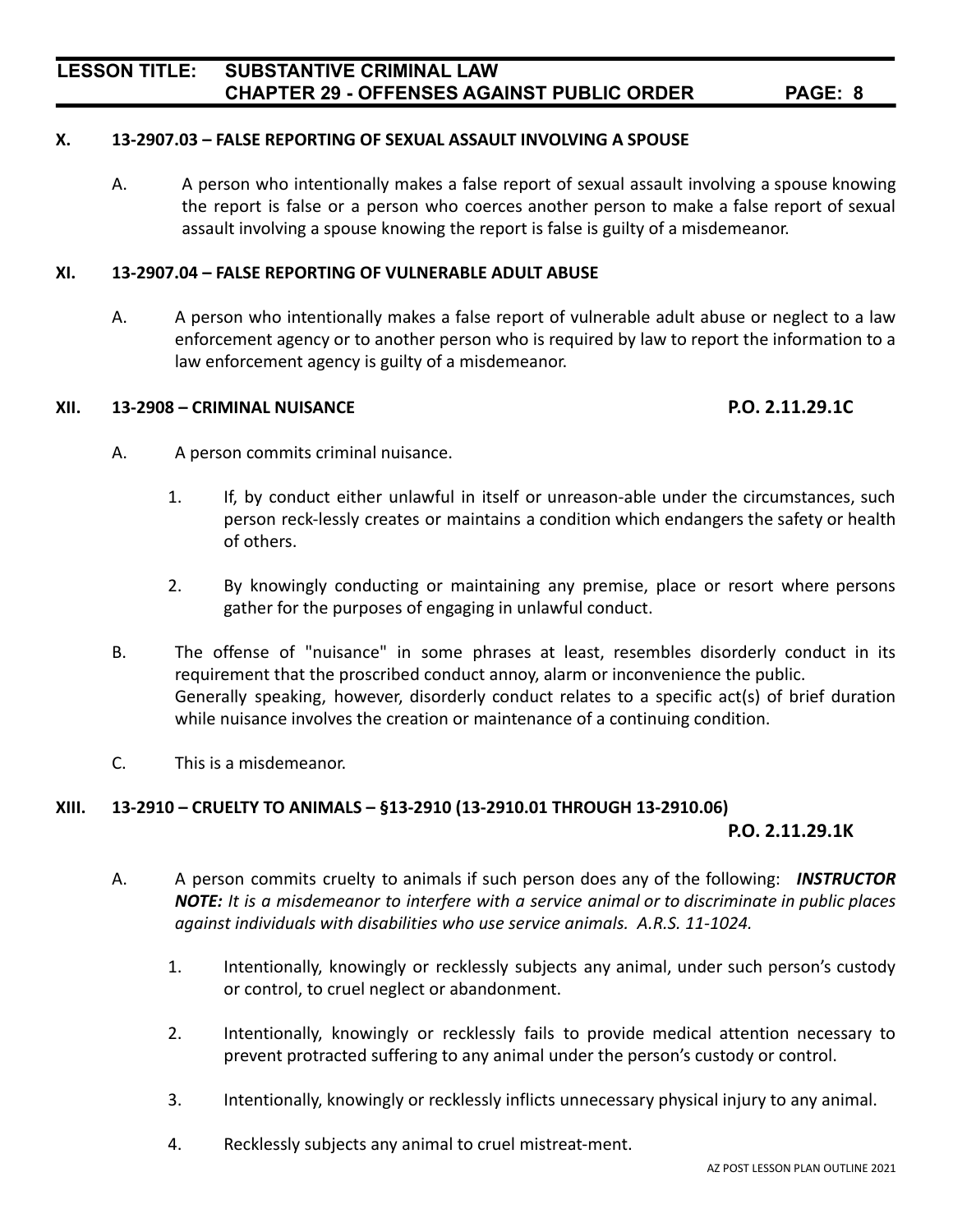- 5. Intentionally, knowingly or recklessly kills any animal, under the custody or control of another person, without either legal privilege or consent of the owner.
- 6. Recklessly interferes with, kills or harms a working or service animal without either legal privilege or consent of the owner.
- 7. Intentionally or knowingly allows any dog that is under the person's custody or control to interfere with, kill or cause physical injury to a service animal.
- 8. Intentionally or knowingly subjects any animal, under the person's custody or control, to cruel neglect or abandonment that results in serious physical injury to the animal.
- 9. Intentionally or knowingly subjects any animal to cruel mistreatment.
- 10. Intentionally or knowingly interferes with, kills or harms a working or service animal without either legal privilege or consent of the owner.
- 11. Intentionally, knowingly or recklessly leaves an animal unattended and confined in a motor vehicle and physical injury or death of the animal is likely to result.
- 12. Recklessly allows any dog that is under the person's custody or control to interfere with, kill or cause physical injury to a service animal.
- 13. Intentionally or knowingly obtains or exerts unauthorized control over a service animal with the intent to deprive the service animal handler of the service animal.
- 14. Intentionally or knowingly subjects a domestic animal to cruel mistreatment.
- 15. Intentionally or knowingly kills a domestic animal without either legal privilege or consent of the domestic animal's owner or handler.
	- a. "Domestic animal" means a mammal, not regulated by title 3, that is kept primarily as a pet or companion or that is bred to be a pet or companion.
- B. It is a defense to subsection A of this section if any person exposes poison to be taken by a dog which has killed or wounded livestock, or poison to be taken by predatory animals on premises owned, leased or controlled by him/ her for the purpose of the protection of such person or his/her livestock or poultry and the treated property is kept posted by the person who authorized or performed the treatment until such poison has been removed, and such poison is removed by the person exposing the poison after the threat to such person, his/her livestock or poultry has ceased to exist.
	- 1. The posting required shall be in such a manner as to provide adequate warning to persons who enter the property by the point(s) of normal entry.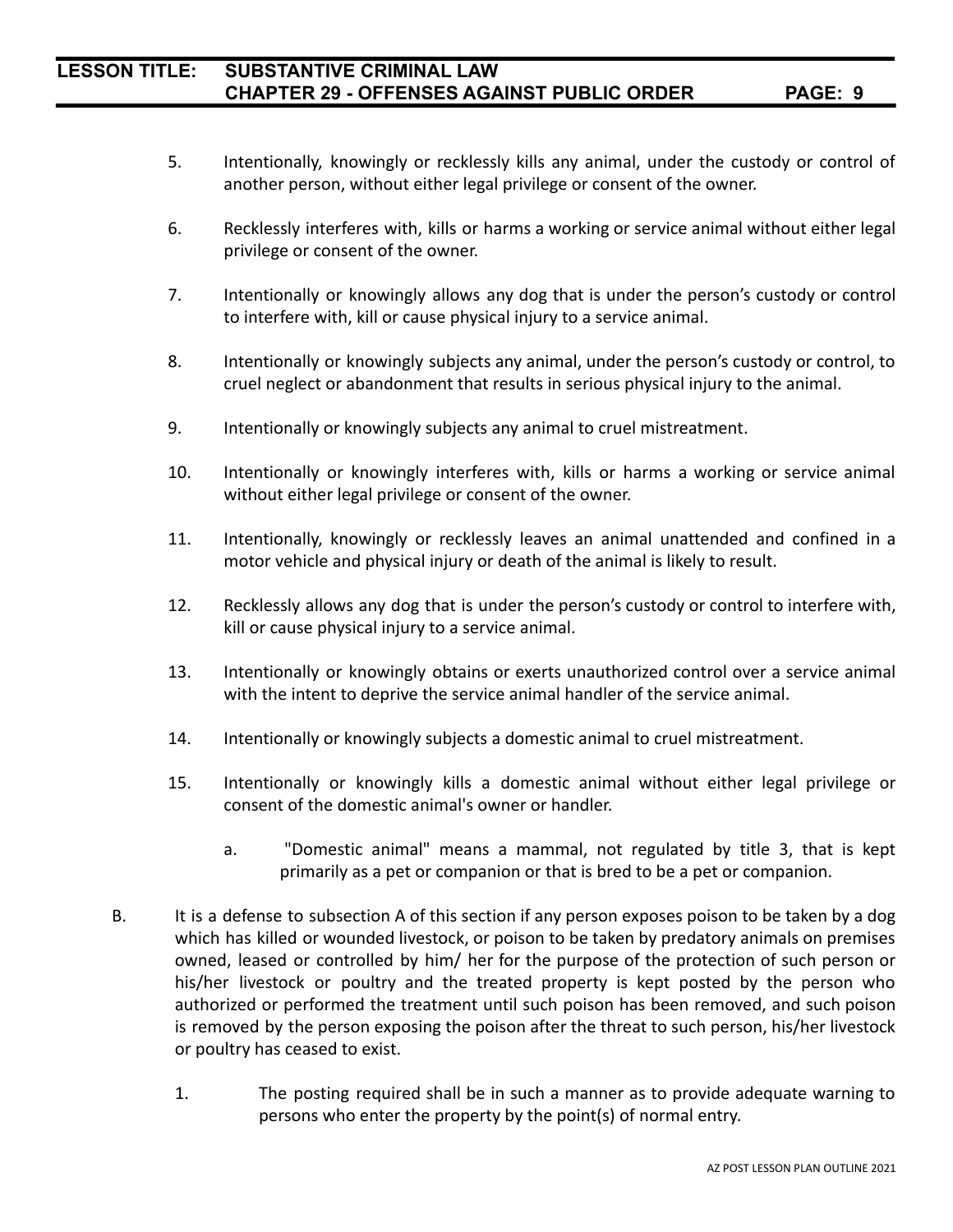- 2. The warning notice, which is posted, shall be of such size that it is readable at a distance of 50 feet, shall contain a poison statement and symbol and shall state the word "danger" or "warning."
- C. Does not apply to:
	- 1. The taking of wildlife and activities pursuant to Title 17.
	- 2. Activities pursuant to Title 3.
	- 3. Activities regulated by the Arizona Game and Fish (AG&F) Department or the Arizona Department of Agriculture.
- D. A peace officer, animal control enforcement agent or animal control enforcement deputy may use reasonable force to open a vehicle to rescue an animal if the animal is left in the vehicle as prescribed in subsection A.
- E. Subsection A, paragraphs 1-7 and 12, are misdemeanors; paragraphs 8-11 and 13, are felonies.

#### **XIII. Animal fighting. A.R.S. §13-2910.01**

- A. A person commits animal fighting by knowingly:
	- 1. Owning, possessing, keeping or training any animal, if the person knows or has reason to know, that the animal will engage in an exhibition of fighting with another animal.
	- 2. For amusement or gain, causing any animal to fight with another animal or causing any animals to injure each other.
	- 3. Permitting any act in violation of paragraph 1 or 2 to be done on any premises under the person's charge or control.
- B. This section does not:
	- 1. Prohibit or restrict activities permitted by or pursuant to title 3.
	- 2. Apply to animals that are trained to protect livestock from predation and that engage in actions to protect livestock.
- C. Animal fighting is a felony.

#### **XIV. Presence at an animal fight. A.R.S. §13-2910.02**

A. Any person who is knowingly present at any place or building where preparations are being made for an exhibi-tion of the fighting of animals or is present at such exhibition, is guilty of a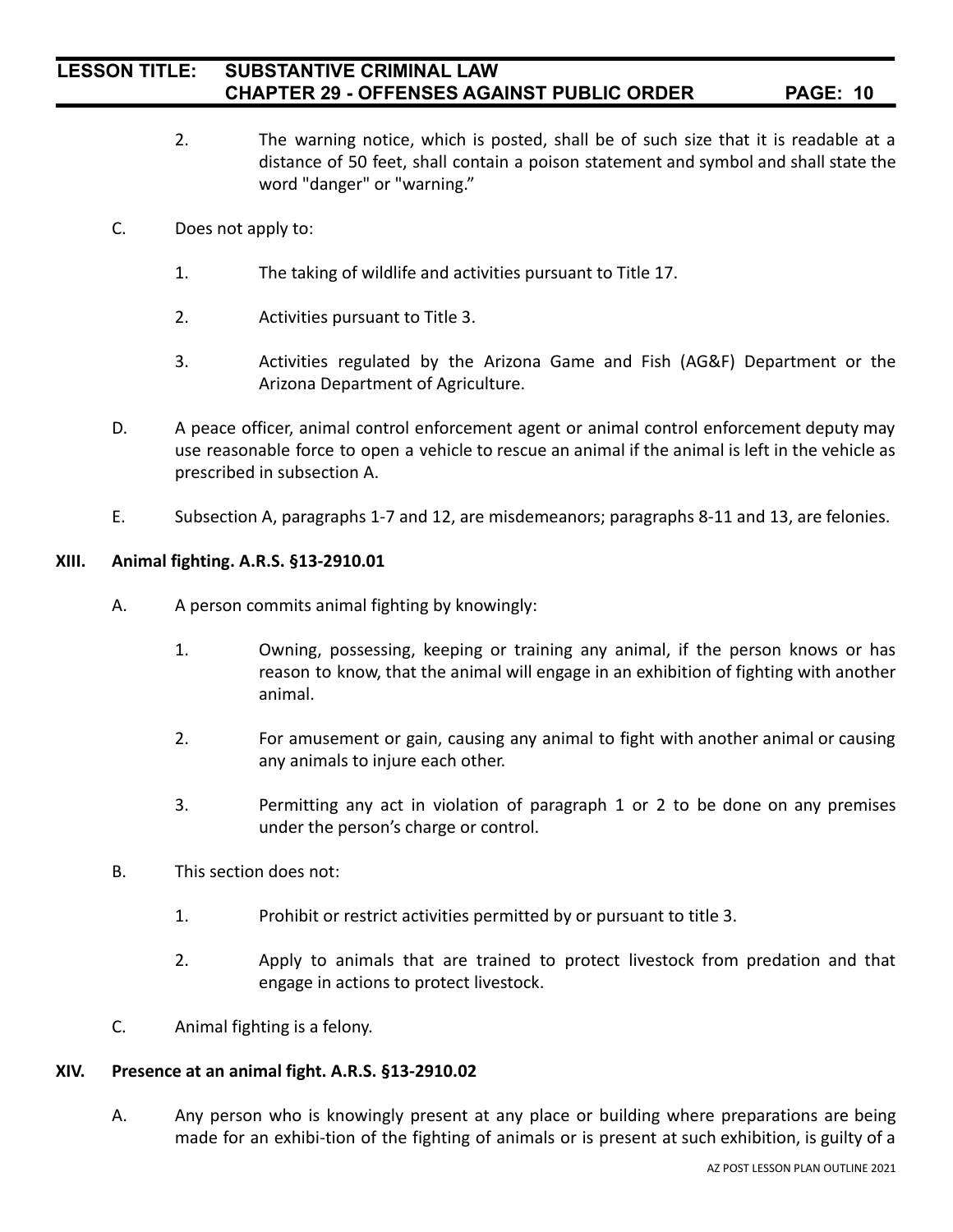felony.

### **XV. Cockfighting. A.R.S. §13-2910.03**

A. Prohibits knowingly owning, possessing, keeping or training any cock for cockfighting; for amusement or gain; causing any cock to fight or injure another cock; or permitting any of these activities on any premises under a person's charge or control. This  $\frac{1}{5}$  a violation is a felony.

#### **XVI. Presence at a cockfight. A.R.S. §13-2910.04**

A. Being present at a cockfight is a misdemeanor.

### **XVII. Exempt activities. A.R.S. §13-2910.05**

A. Activity involving the possession, training, exhibition or use of an animal in the otherwise lawful pursuits of hunting, farming, rodeos, shows and security services shall be exempt from the provisions of A.R.S. §§13-2910.01 through 13-2910.04.

### **XVII. Defense to cruelty to animals and bird fighting. A.R.S. §13-2910.06**

A. It is a defense to A.R.S. §§13-2910, 13-2910.01 through 13-2910.04 that the activity charged involves the posses-sion, training, exhibition or use of a bird or animal in the otherwise lawful sports of falconry, animal hunting, rodeos, ranching or the training or use of hunting dogs.

## **XVIII. 13-2910.10-ownership, possession, purchase, sale, transfer or manufacture of animal fighting paraphernalia: classification: definition.**

- A. It is unlawful for a person to knowingly own, possess, purchase, sell, transfer or manufacture animal fighting paraphernalia for the purpose of engaging in, promoting or facilitating animal fighting pursuant to section 13-2910.01 or cockfighting pursuant to section 13-2910.03.
- B. A person who violates this section is guilty of a class 1 misdemeanor.
- C. For the purposes of this section, "animal fighting paraphernalia":
	- 1. Means equipment, products, implements or materials of any kind that are used, intended for use or designed solely for use in animal fighting or cockfighting or training, preparing, conditioning or furthering animal fighting or cockfighting.
	- 2. Includes breaking sticks, cat mills, treadmills, fighting pits, spring poles, gaffs. slashers, and heels and other sharp implements that are designed to be attached in place of the natural spur of a cock or game fowl.

#### **XVIII. 13-2911 – INTERFERENCE WITH, OR DISRUPTION OF, AN EDUCATIONAL INSTITUTION**

A. A person commits interference with or disruption of an educational institution by doing any of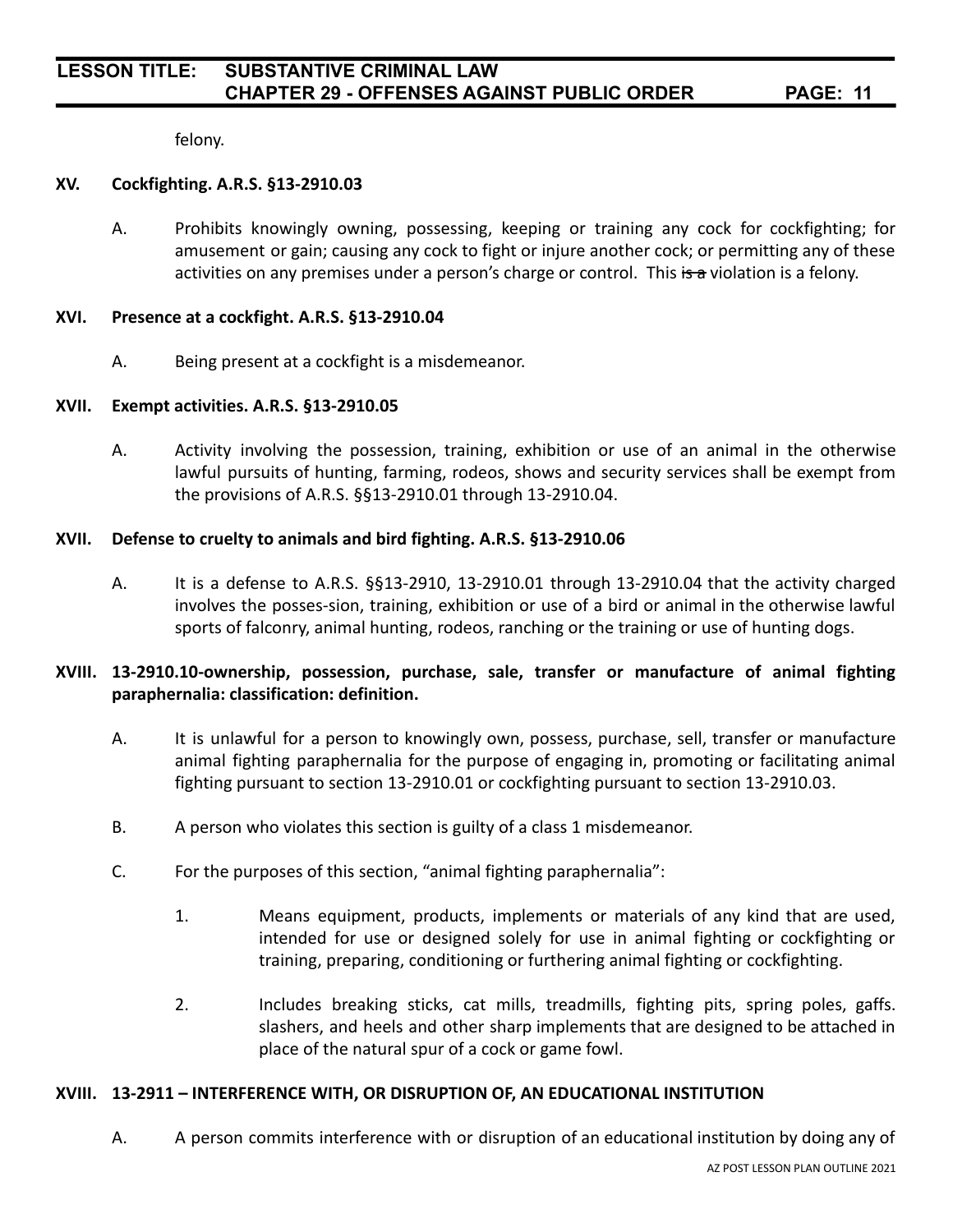the following:

- 1. Intentionally, knowingly or recklessly interfering with or disrupting the normal operations of an educational institution by either:
	- a. Threatening to cause physical injury to any employee or student of an educational institution or any person on the property of an educational institution.
	- b. Threatening to cause damage to any educational institution, the property of any educational institution or the property of any employee or student of an educational institution.
- 2. Intentionally or knowingly entering or remaining on the property of any educational institution for the purpose of interfering with the lawful use of the property or in any manner as to deny or interfere with the lawful use of the property by others.
- 3. Intentionally or knowingly refusing to obey a lawful order given pursuant to subsection C of this section.
	- a. The chief administrative officer of an educational institution or an officer or employee designated by the chief administrative officer to maintain order may order a person to leave the property of the educational institution.
	- b. Interference with, or disruption of, an educational institution pursuant to subsection A, paragraph 1, of this section is a felony. Interference with, or disruption of, an educational institution pursuant to subsection A, paragraph 2 or 3, of this section is a misdemeanor.

### **XIX. AGGRESSIVE SOLICITATION ARS-2914 P.O. 2.11.29.1J**

- A. It is unlawful for a person to solicit any money or other thing of value or solicit the sale of goods or services:
	- 1. Within fifteen feet of any bank entrance or exit or any automated teller machine if the person does not have permission to be there from the bank or the owner of the property on which the automated teller machine is located.
	- 2. In a public area by:
		- a. Intentionally, knowingly or recklessly making any physical contact with or touching another person in the course of the solicitation without the person's consent.
		- b. Approaching or following the person being solicited in a manner that is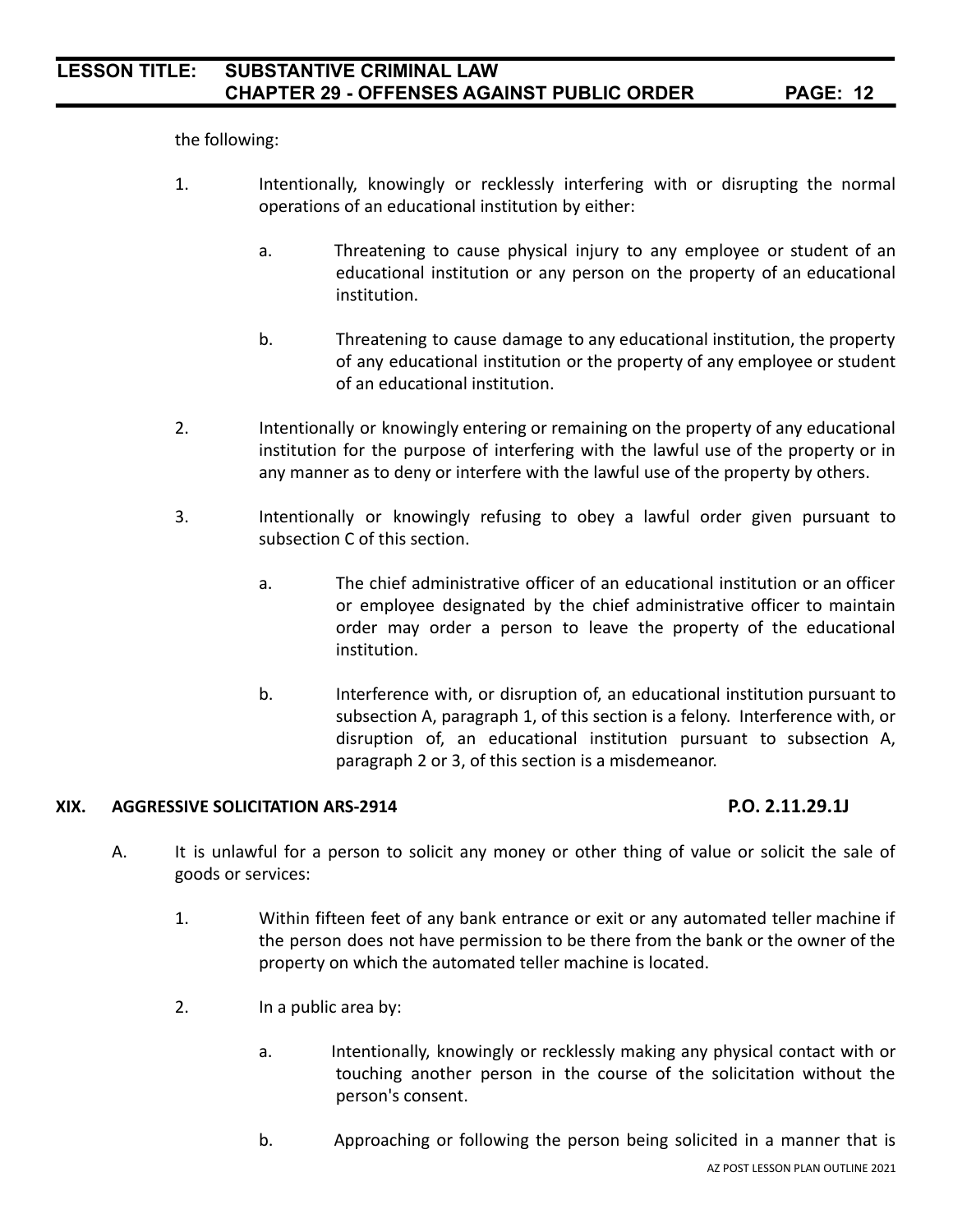intended or is likely to cause a reasonable person to fear imminent bodily harm to oneself or another or damage to or loss of property or that is reasonably likely to intimidate the person being solicited into responding affirmatively to the solicitation.

- c. Continuing to solicit the person after the person being solicited has clearly communicated a request that the solicitation stop.
- d. Intentionally, knowingly or recklessly obstructing the safe or free passage of the person being solicited or requiring the person to take evasive action to avoid physical contact with the person making the solicitation. This subdivision does not apply to acts that are authorized as an exercise of one's constitutional right to picket or protest.
- e. Intentionally, knowingly or recklessly using obscene or abusive language or gestures that are intended or likely to cause a reasonable person to fear imminent bodily harm or that are reasonably likely to intimidate the person being solicited into responding affirmatively to the solicitation.
- B. A violation of this section is a petty offense.
- C. For the purposes of this section:
	- 1. "Automated teller machine" has the same meaning prescribed in section 6 101.
	- 2. "Bank" means a bank, credit union or other similar financial institution.
	- 3. "Public area" means an area that the public or a substantial group of persons has access to and includes alleys, bridges, buildings, driveways, parking lots, parks, playgrounds, plazas, sidewalks and streets open to the general public, and the doorways and entrances to buildings and dwellings and the grounds enclosing them.
	- 4. "Solicit" means using any means of communication, including by spoken, written or printed word, to request an immediate donation or exchange of money or other thing of value from another person regardless of the solicitor's purpose or intended use of the money or other thing of value.

### **XX. USE OF A TELEPHONE ELECTRONIC COMMUNICATION TO TERRIFY, INTIMIDATE, THREATEN, HARASS, ANNOY OR OFFEND. ARS 13-2916**

- A. It shall be unlawful for any person with the intent to terrify, intimidate, threaten or harass a specific person or persons, to do any of the following:
	- 1. Direct any obscene, lewd or profane language or suggest any lewd or lascivious act to the person in an electronic communication.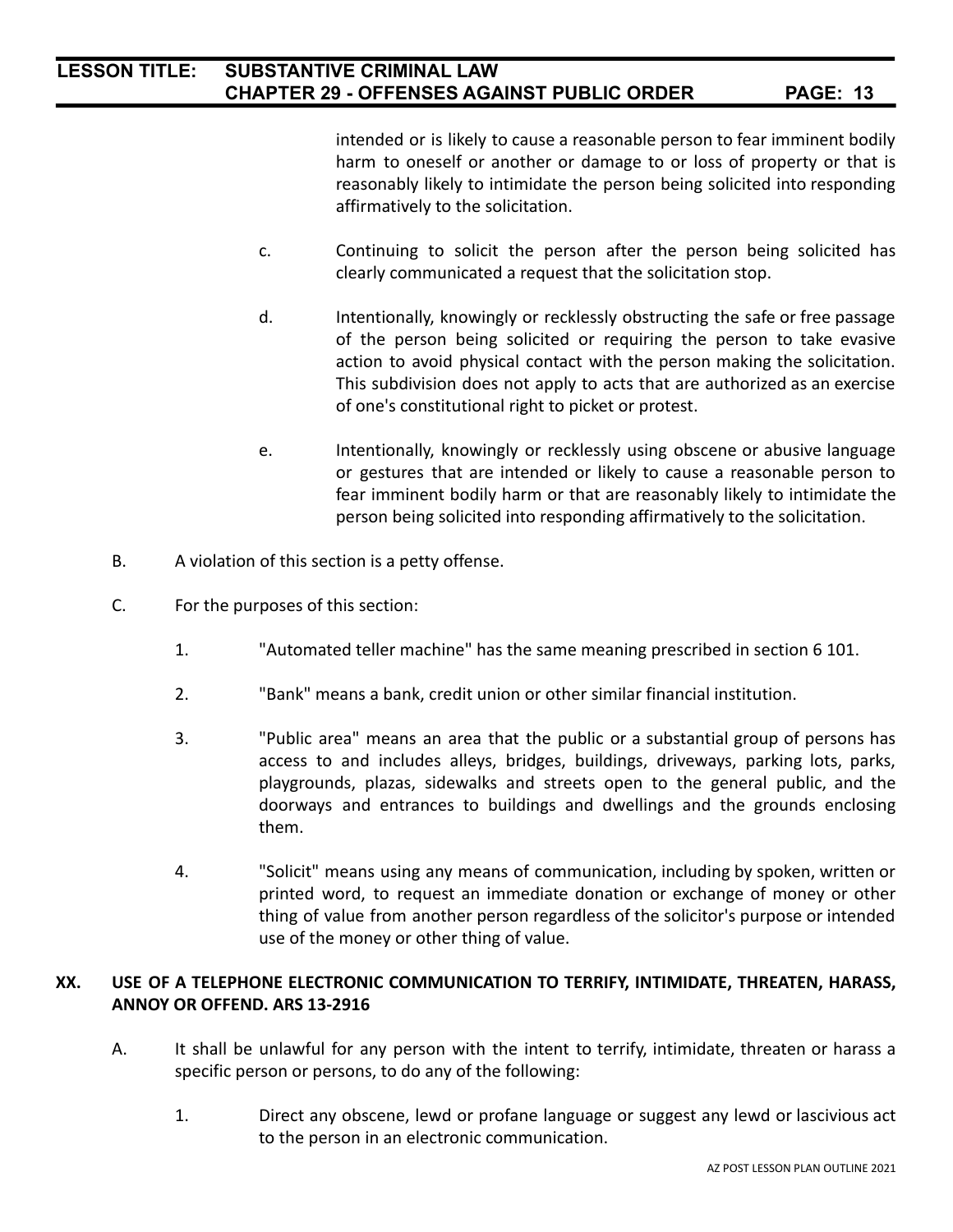- 2. Threaten to inflict physical harm to any person or property in any electronic communication.
- 3. Otherwise disturb by repeated anonymous, unwanted or unsolicited electronic communications the peace, quiet or right of privacy of the person at the place where the communications were received.
- 4. Without the perons' consent and for the purpose of imminently causing the person unwanted physical contact, injury or harassment by a third party, use an electronic communication device to electronically distribute, publish, email, hyperlink or make available for downloading the person's personal identifying information, including a digital image of the person, and the use does in fact incite or produce that unwanted physical contact, injury or harassment. This paragraph also applies to a person who intends to terrify, intimidate, threaten or harass an immediate family member of the person whose personal identifying information is used.
- B. This offense shall be deemed to have been committed at either the place where the calls were received or where they originated.
- C. This is a misdemeanor.
- D. For purposes of this section, "electronic communication" means a wire line, cable, wireless or cellular telephone call, a text message, an instant message or electronic mail.

## **XIV. 13-2921 – HARASSMENT P.O. 2.11.29.1N**

- A. A person commits harassment if, with the intent to harass or knowingly and willfully, that the person is harassing another person, the person:
	- 1. Anonymously or otherwise contacts, communicates or causes a communication with another person by verbal, electronic, mechanical, telegraphic, tele-phonic or written means in a manner that harasses.
	- 2. Continues to follow another person in or about a public place for no legitimate purpose after being asked to desist.
	- 3. Repeatedly commits an act(s) that harasses another person.
	- 4. Surveils, or causes another person to surveil, a person for no legitimate purpose.
	- 5. On more than one (1) occasion makes a false report to law enforcement or a credit or social service agency.
	- 6. Interferes with the delivery of any public or regulated utility to a person.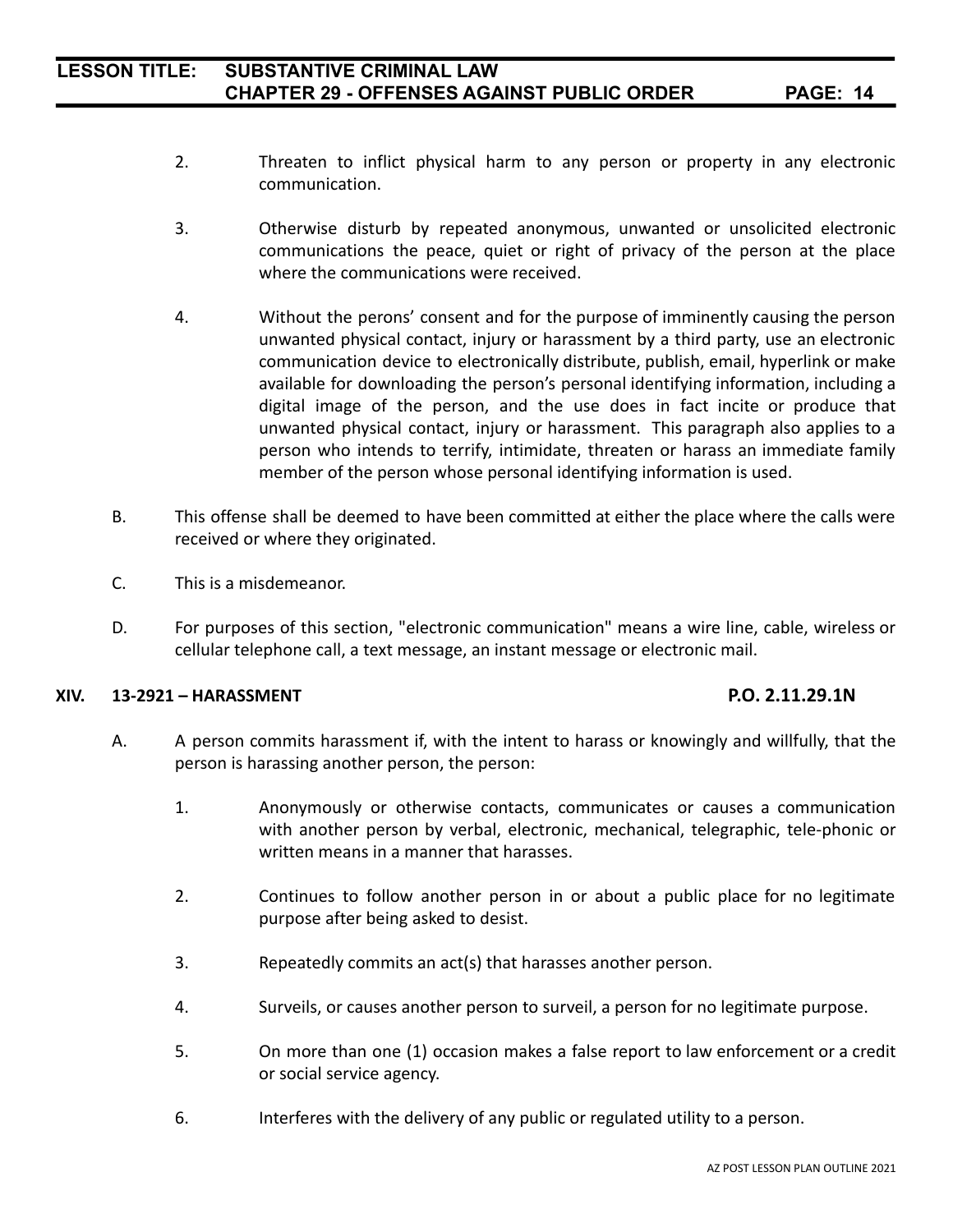- B. A person commits harassment against a public officer or employee if the person, with intent to harass, files a non-consensual lien against any public officer or employee that is not accompanied by an order or a judgment from a court of competent jurisdiction authorizing the filing; or not issued by a governmental entity or political subdivision or agency pursuant to its statutory authority.
- C. Harassment under subsection A is a misdemeanor.

Harassment under subsection B is a felony.

- D. This section does not apply to an otherwise lawful demonstration, assembly or picketing.
- E. For the purposes of this section, "harassment" means conduct directed at a specific person which would cause a reasonable person to be seriously alarmed, annoyed or harassed and the conduct in fact seriously alarms, annoys or harasses the person.

#### **XV. 13-2921.01 – AGGRAVATED HARASSMENT P.O. 2.11.29.1O**

- A. A person commits aggravated harassment if the person commits harassment as provided in A.R.S. §13-2921 and any of the following applies:
	- 1. A court has issued an Order of Protection or an injunction against harassment against the person and in favor of a victim of harassment and the Order or Injunction has been served and is still valid.
	- 2. The person has previously been convicted of an offense included in A.R.S. §13-3601.
- B. The victim of any previous offense shall be the same as in the present offense.
- C. A person who violates subsection A, paragraph 1, is guilty of a felony.
- D. A person who commits a second or subsequent violation of subsection A, paragraph 1, is guilty of a felony.
- E. For purposes of this statute, "convicted" includes a convic-tion for an offense included in A.R.S. §13-3601, or who was adjudicated delinquent for conduct that would constitute a historical prior felony conviction if the juvenile had been convicted as an adult under A.R.S. §13-3601.

#### **P.O. 2.11.29.1P**

#### **XVI. 13-2923 – STALKING; CLASSIFICATION; EXCEPTIONS; DEFINITIONS**

- A. A person commits stalking if the person intentionally or knowingly engages in a course of conduct that is directed toward another person and if that conduct causes the victim to: *INSTRUCTOR NOTE: 3 categories of victims. Emotional distress, Fear of injury, Fear of death.*
	- 1. Suffer emotional distress or reasonably fear that either: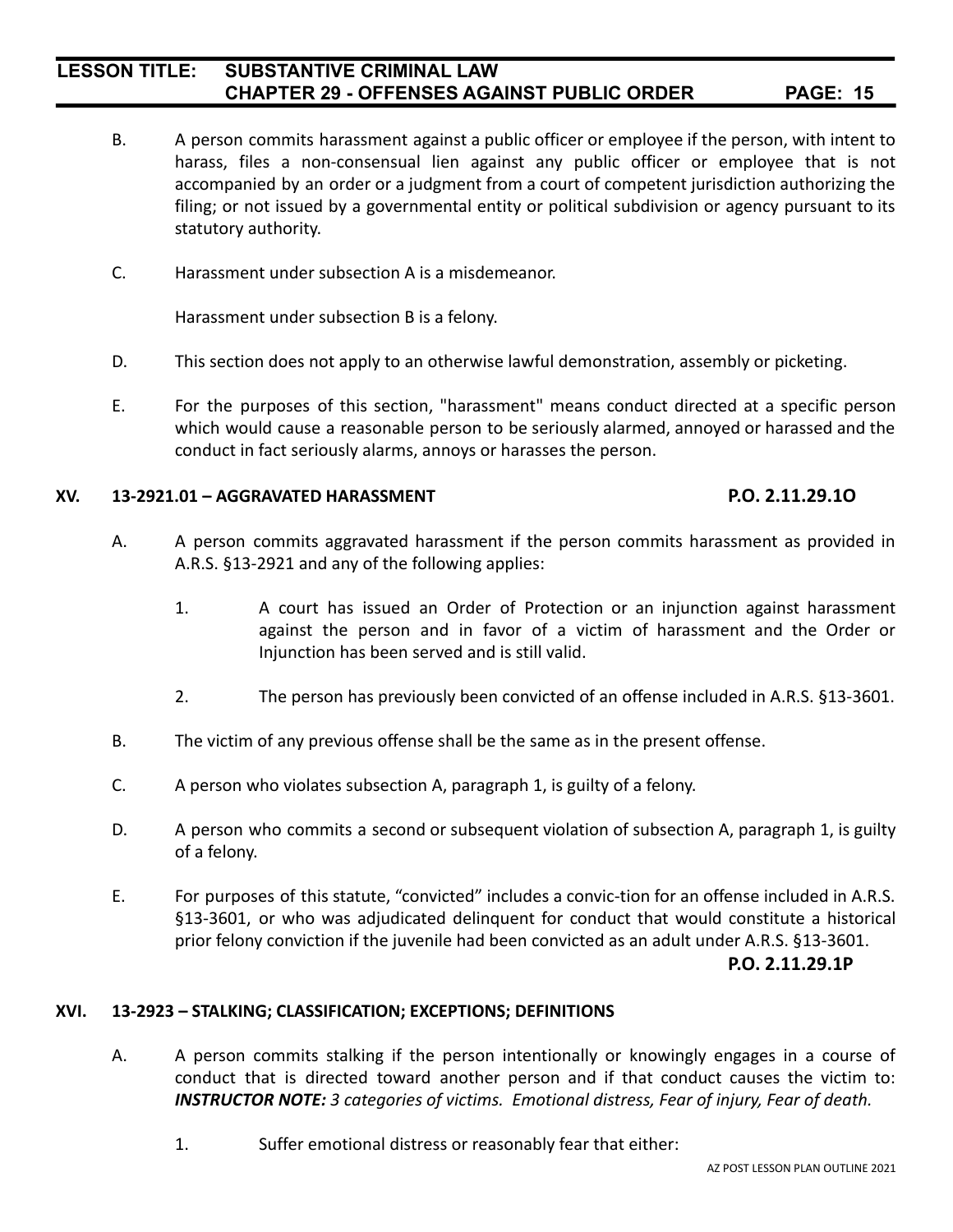- a. The victim's property will be damaged or destroyed.
- b. Any of the following will be physically injured:
- c. The victim.
- d. The victim's family member, domestic animal or livestock.
- e. A person with whom the victim has or has previously had a romantic or sexual relationship.
- f. A person who regularly resides in the victim's household or has resided in the victim's household within the six months before the last conduct occurred.
- 2. Reasonably fear death or the death of any of the following:
	- a. The victim's family member, domestic animal or livestock.
	- b. A person with whom the victim has or has previously had a romantic or sexuaLrelationship.
	- c. A person who regularly resides in the victim's household or has resided in the victim's household within the six months before the last conduct occurred.
- B. This section does not apply to an interactive computer service, as defined in 47 United States Code section 230(f)(2), or to an information service or telecommunications service, as defined in 47 United States Code section 153, for content that is provided by another person.
- C. Stalking is a felony.
- D. For the purposes of this section:
	- 1. "Course of conduct":
		- a. Means directly or indirectly, in person or through one or more third persons or by any other means, to do any of the following:
		- b. Maintain visual or physical proximity to a specific person or direct verbal, written or other threats, whether expressed or implied, to a specific person on two or more occasions over a period of time, however short.
		- c. Use any electronic, digital or global positioning system device to surveil a specific person or a specific person's internet or wireless activity